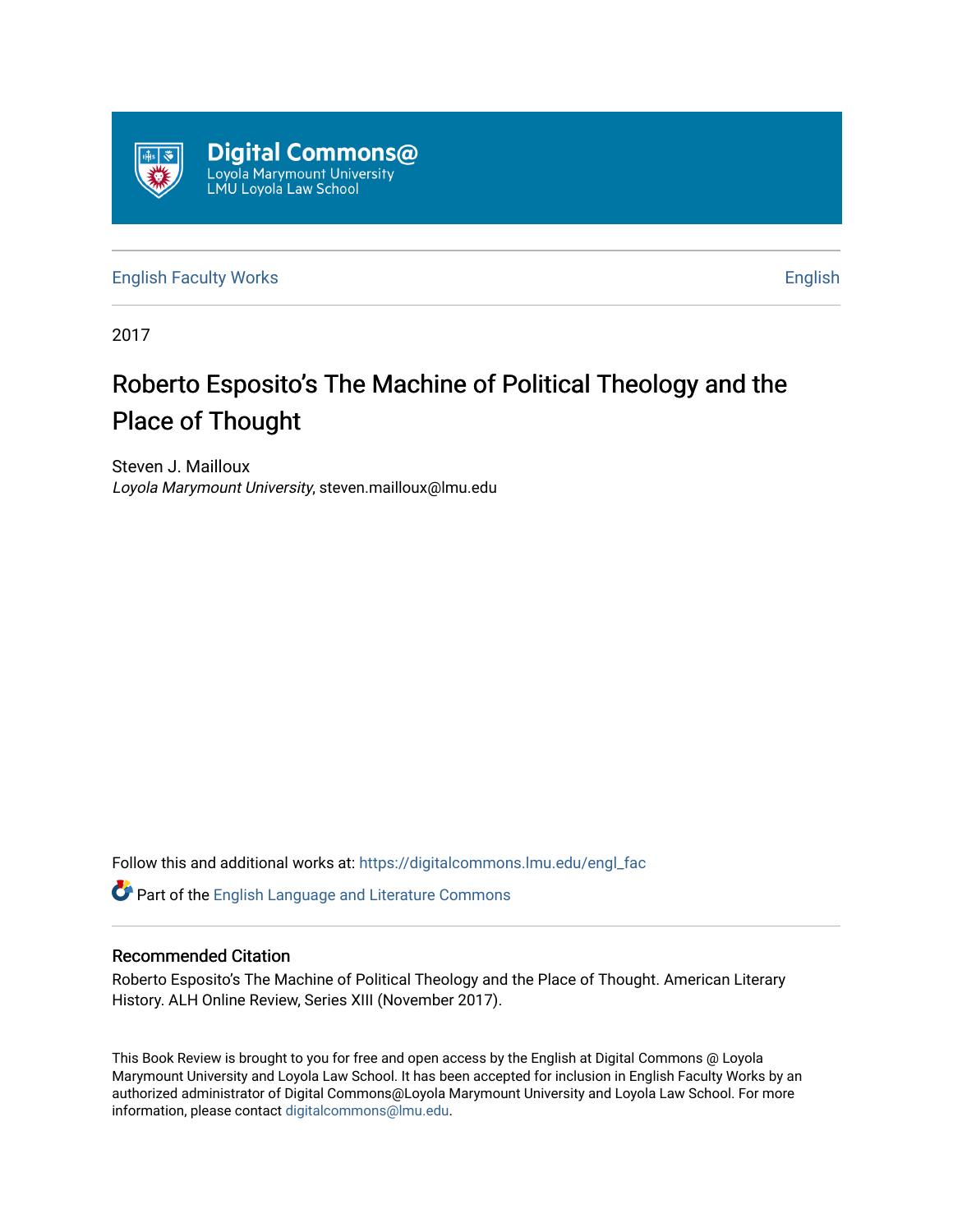Roberto Esposito, *Two: The Machine of Political Theology and the Place of Thought*, trans. Zakiya Hanafi (New York: Fordham University Press, 2015), 238 pp.

Reviewed by **Steven Mailloux**, Loyola Marymount University

Throughout the twentieth century, political theology served as a perdurable framework for deep thinking as well as a perennial object of intense debate. Roberto Esposito's *Two*  extends the theoretical attention into the present century as he suggests ways of moving beyond its paradigmatic machinery. Effective as he is in demonstrating the historical pervasiveness of political theology as an interpretive framework and object of discussion, Esposito presents himself with quite a challenge in proposing to transcend the rhetorical ecology of tropes, arguments, and narratives that constitute its resilient apparatus.

Esposito provides a detailed account of political theology that describes both its terminological dialectic and its genealogical history. "This process of exclusionary assimilation is the fundamental, defining action of the political-theological machine." In the transhistorical semantic process, "the two poles of the political and the theological enter into relationship with each other in the continuous attempt to overcome the other" (3). Two perpetually tends toward becoming One. This same semantic tendency within political theology is reflected and embodied in the interpretive conflict over political theology as a concept during the last hundred years, with the controversy among Carl Schmitt, Erik Peterson, and Jacob Taubes appearing as emblematic. Esposito places the category of "person" at the center of his genealogical history of political theology, demonstrating the derivation of this apparatus of personhood from the intersection of Roman law and Christian religion. The modern concept of person develops out of this legal-theological heritage, a development Esposito represents in three different traditions: Hobbes-Hegel-Schmitt, Locke to Kant, and Mill through Peter Singer and Hugo Engelhardt. Each of these traditions continues the metaphysical project of political theology and its particular privileging of personhood as the container of thought. Thinking is internalized within the apparatus of the person situated at the center of the political-theological machine of the West: "just as the possession of thought qualifies the individual [as a human being], similarly thought is entirely enclosed within the limits of the individual subject" (9).

Esposito describes the transformations of the politico-theological traditions of personhood in what might be called a mathematical dynamic of terms: concepts are multiplied and subtracted, and especially added and divided. The duality of *politics* and *theology* oscillates between unity and separation, Two becoming One and One becoming Two. The historical dispositif of political theology thus generates and performs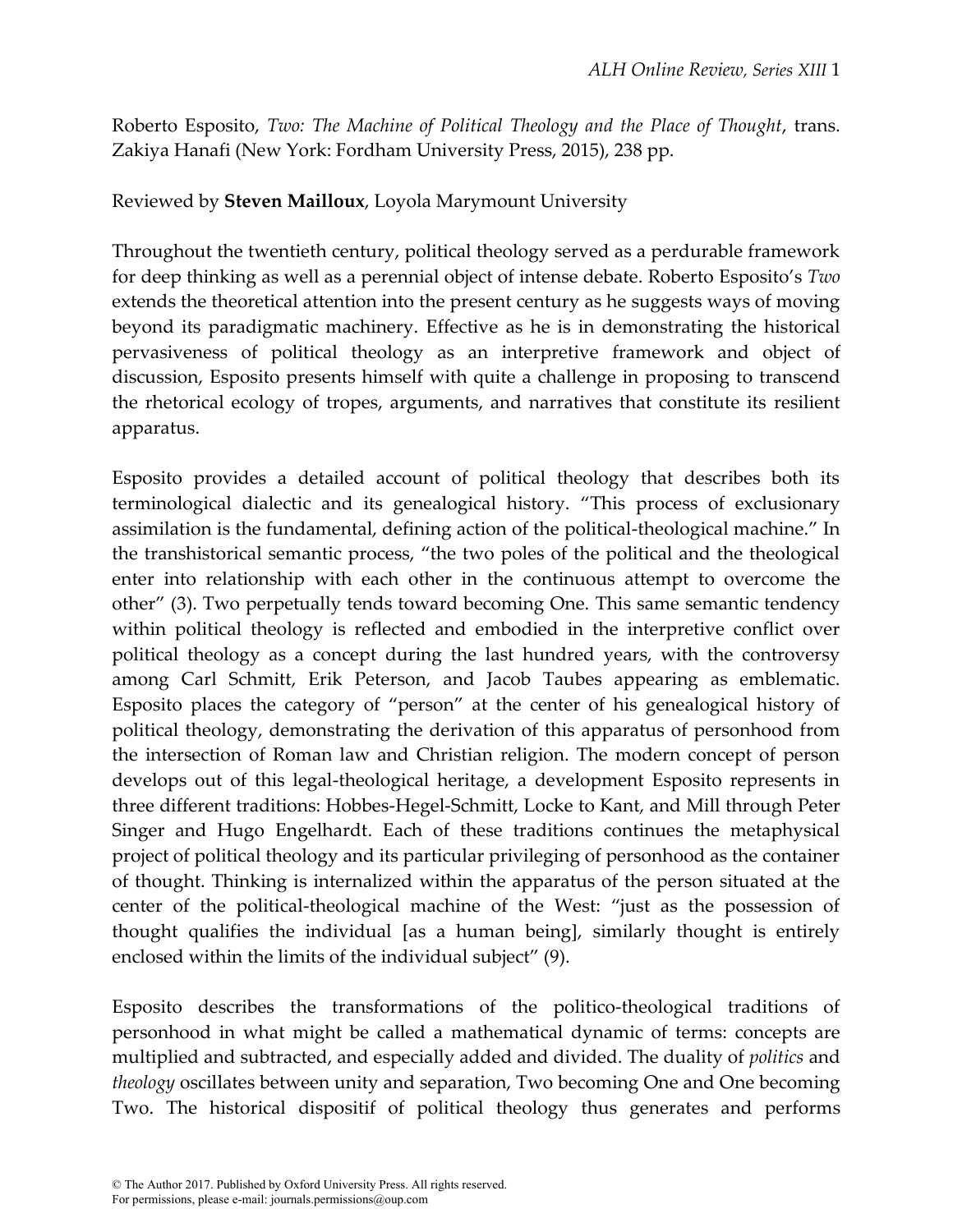consolidations and splittings, duplications and subordinations, external reproductions and internal divisions. Esposito relies upon this mathematical dynamic to describe the lead-up to the much-cited twentieth-century debate over political theology among Schmitt, Peterson, and Taubes, adding Jan Assmann to the mix as a culminating moment purportedly closing the debate (76).

Appropriately enough, Esposito begins his detailed interpretive genealogy with Hegel, "the first, and greatest, political-theological thinker of modernity." With this thinker, "the category of political theology extends its scope beyond the regional or methodological to the global and ontological" (28). Hegel's dialectical process enacts an "extraordinary metaphysical device" that represents and performs the connection between universalism and exclusion, "not in the weak sense that something always stays outside the framework, but in the more powerful sense that every universal is the product and, at the same time, the inclusive capture of an excluded part." Esposito characterizes this process as a "disjunctive connection of the One and the Two," a simultaneous dynamic of unification and division, typified by the Christian West, "the horizon that is capable of incorporating inside itself—in a subordinate form—the portion of the world from which it has separated itself" (29). Just as Persia was appropriated by Greece and then Greece by Rome, so too was Latin civilization adapted by Germanicism. Originally born in a "radical break" with the profane world, Christianity came to incorporate and dominate that same world during the Western Middle Ages. Politics and theology overlapped and deformed each other. "It is as if the poison of the Two spread through all the arteries of the medieval civilization, with divisive consequences" (32), externally in the violence of the Crusades and then internally much later in the post-Reformation wars of religion.

Presupposing the Hegelian dialectic of politics and theology, Max Weber took it in a different direction, adding the category of the economic in tension with the political and exemplifying the centrality of the dispositif of personhood in his influential treatment of charismatic power. "A charismatic leader" he writes, "is perfectly divided in his own body between heaven and earth, between the divine and the mundane, the good and power—in the narrow sense that he draws his power over others from the value that he represents, thereby allowing them to participate in it" (38-39).

Following Hegel and Weber, Schmitt developed the most often-discussed theoretical account of political theology in the twentieth century. With the sovereign defined as "he who decides on the exception" at the beginning of his *Political Theology* and politics itself described in terms of the friend/enemy distinction in his *The Concept of the Political*, Schmitt's account leads to the conclusion that it is the sovereign who ultimately decides who are friends and who are enemies. The sovereign's decision unites the political body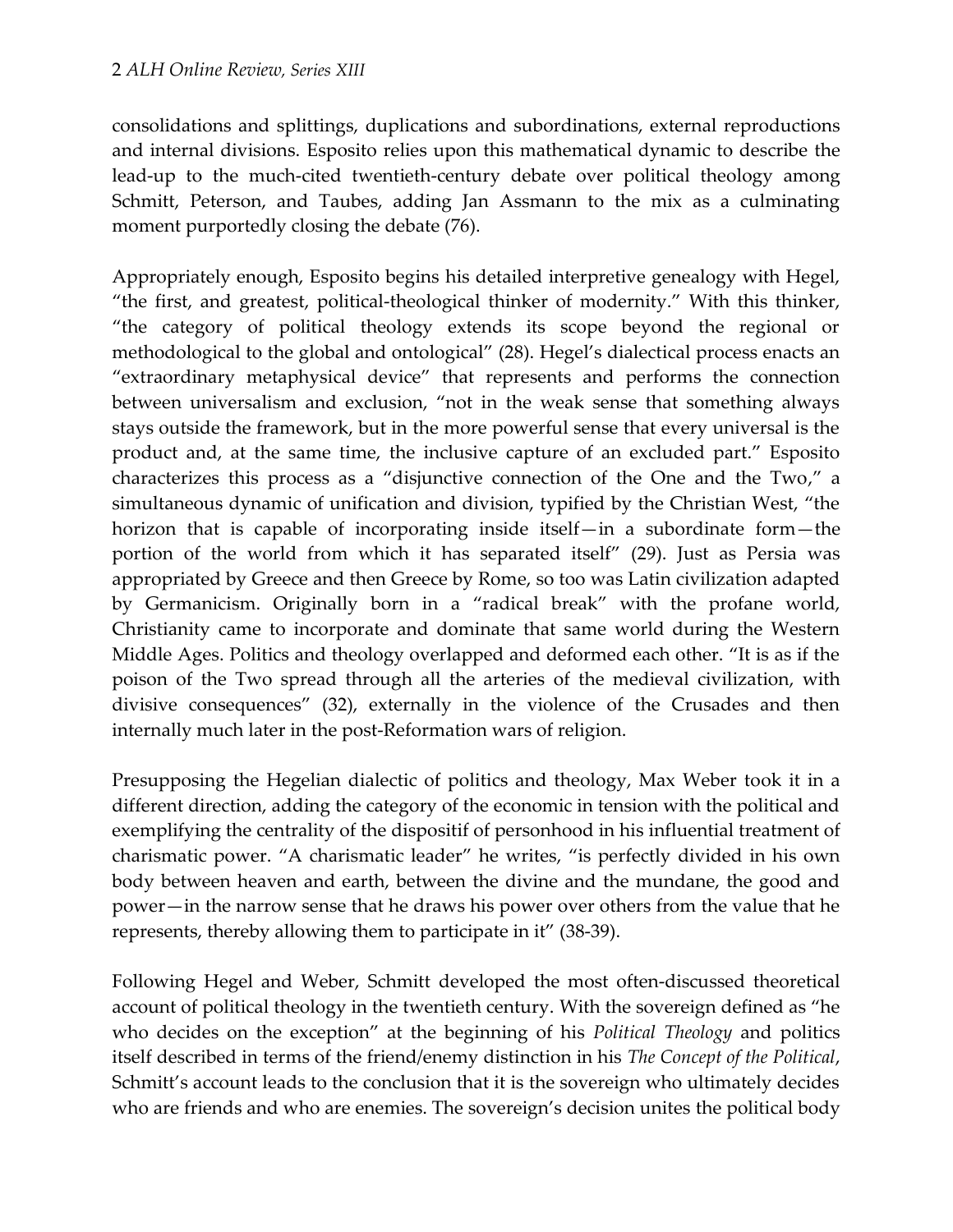by "shielding it from the risk of internal division" but only "by separating the unity . . . from what threatens it." Furthermore, the internal unity is preserved not only by positing an external threat but, more ominously, by identifying an "internal enemy" as well. "It is always one part that aspires to the whole, by squeezing the other one out onto the edge of nothingness" (43). Thus the political theological machine once again enacts its mathematical dynamic as the One is accomplished by a double separation into Two externally and internally, this time through the decision of the sovereign leader.

Esposito's interpretation of these political-theological transformations might remind Americanists, old and new, of Kenneth Burke's logological tracking of terminological analogies and orderings across the verbal realms of the sociopolitical and the supernatural, especially in *The Rhetoric of Religion*. In his logology—words about words—Burke emphasized the same secular borrowings from theology and the parallel reversals of the profane back into the sacred that function at the core of Esposito's account the political-theological machine. And like the advocates and critics of political theology such as Schmitt and Peterson in post-World War I Germany, Burke likewise applied his rhetorical-hermeneutic analysis to contemporary political events, in his case those of the Cold War. As he put it initially, "[I] propose to replace the present political stress upon men in rival international situations by a 'logological' reaffirmation of the foibles and quandaries that all men (in their role as 'symbol-using animals') have in common."

But Esposito attempts to go beyond the political-theological machine within which Schmitt, Peterson, Burke, and others worked throughout the twentieth century. Indeed, he argues that the history of philosophical writing itself contains challenges to this dominant metaphysical tradition. Such work opposes the centrality of personhood with a philosophy of the impersonal and transforms the paradigm of internalized thinking into a model of the exteriority of thought. Esposito constructs a discontinuous lineage that includes Averroes, Bruno, and Spinoza, as well as Schelling Nietzsche, Bergson, and Deleuze. "What shuts down the dispositif of the person . . . is the idea put forward by these authors that the relationship between thought and the individual is not essential and permanent, but potential and contingent" (11). In their writings, a human is not the individual personal subject possessing thought but rather "an occasion or vehicle of thought" (11). From this perspective, intelligence is seen "not as a property of the few . . . but as a resource for all, through which one can pass without appropriating it for oneself" and thus it is assigned "a collective power that only the human species as a whole can fully actualize" (12).

With this counter-tradition of the impersonal as inspiration, Esposito attempts in conclusion, first, to update the political theological by explaining how it has become